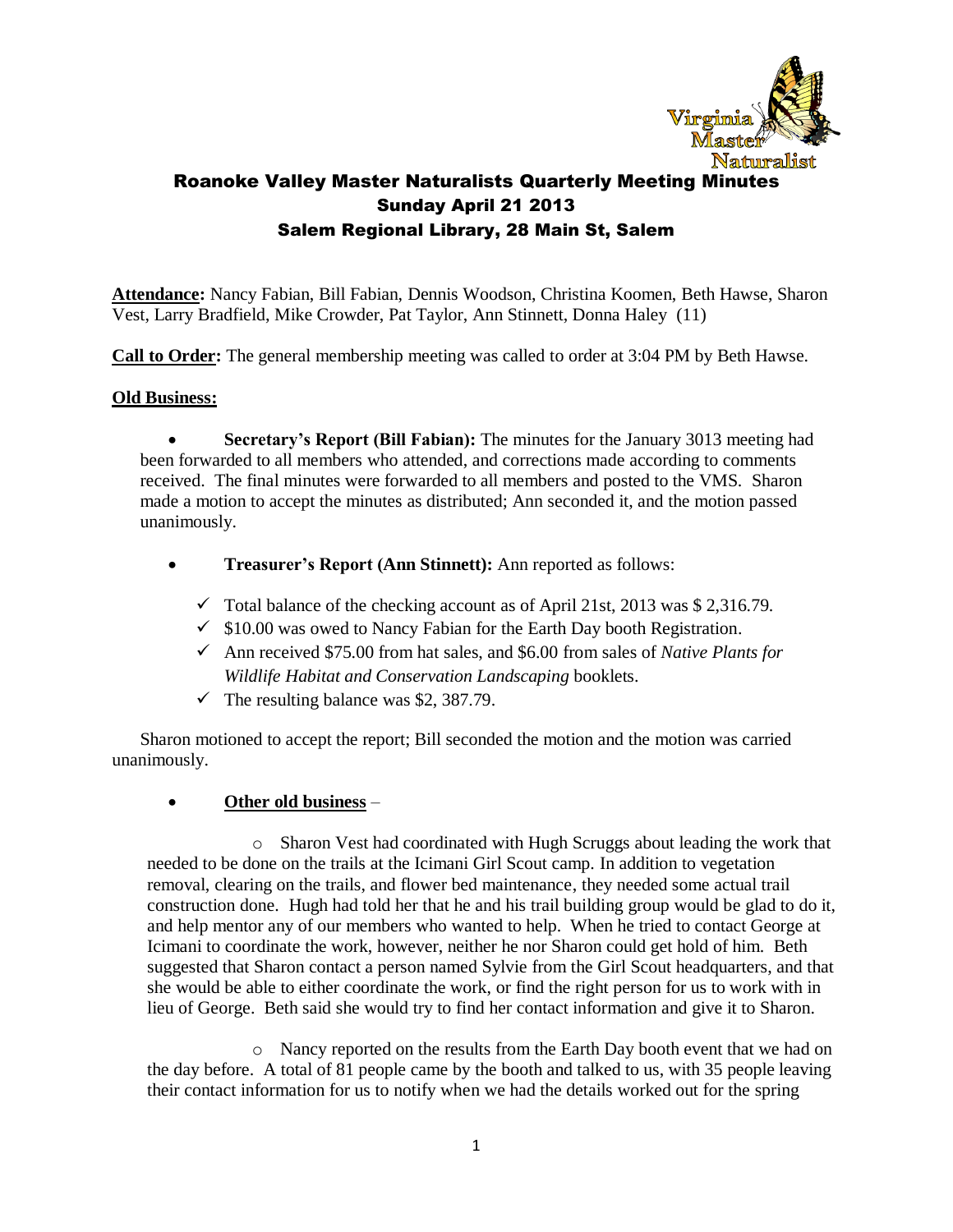

basic training class. She also met Dan Crawford, the local head of the Sierra Club, who wanted to see if we would be interested in supporting some of their conservation projects. She has his contact information and will follow up on specifics. We also had copies of the US Fish and Wildlife Service, *Native Plants for Wildlife Habitat and Conservation Landscaping* booklets available at the booth on sale for \$2.00 each, and sold three of them. Bill noted that it was so windy, that the shelter had almost blown away several times during the event, and that it might be prudent to get more weights for the legs. Sharon made a motion to get more weights, Christina seconded it, and it carried unanimously. Bill said he couldn't remember the price for a set of weights but that he would order them.



o Nancy also reported on the April 13 Poor Mountain Natural Area Preserve trash removal event. We had nine people participate to assist Ryan Klopf in picking up trash that had apparently been discarded from the road, down a steep sloping bank that adjoins the first quarter mile of the trail. The group worked for two hours and filled up a pickup truck with trash which Ryan took to be weighed and then dumped. Ryan also took a picture of the group with the results of their labor (above) which Bill said he would post to VMS and send a copy to Christina for the web site.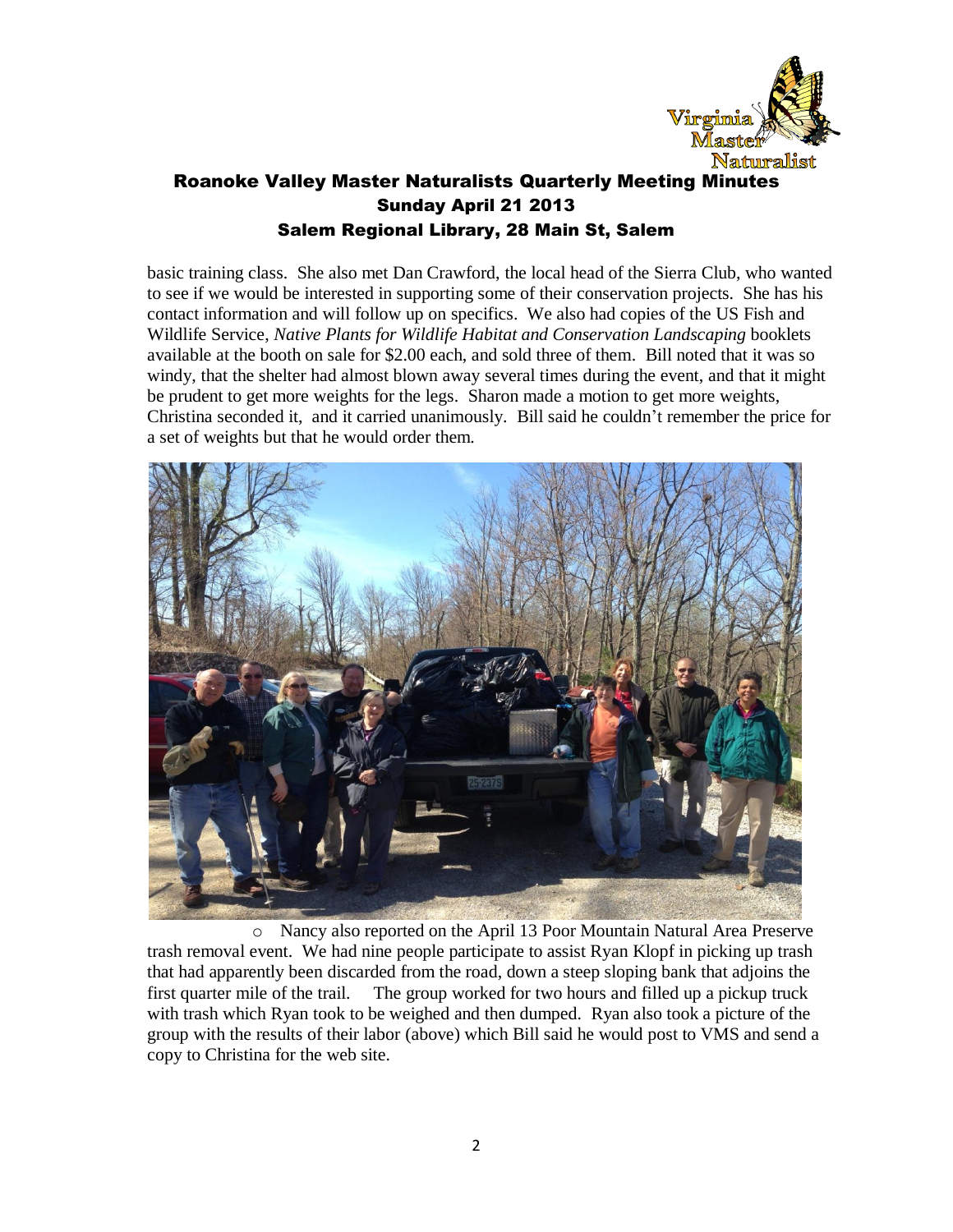

o Anne Stinnett had completed the action to price out t-shirts and polo shirts with the Master Naturalist logo, and brought a sample t-shirt being done for another Chapter. Tshirts would cost roughly \$7.00 - \$10.00 depending on how many colors we used on the shirt, and that Polos would be roughly \$15.00 - \$20.00 depending on the logo and quality of the shirt. Bill Fabian will canvas the Chapter for interest and preorder numbers in a separate e-mail from the one distributing these minutes.

#### **Subcommittee Reports:**

 **Executive Committee Report (Beth Hawse):** Beth reported that the executive committee discussion revolved mostly around a new requirement that was being talked about at the state level for Master Naturalist volunteers to have criminal background checks conducted. It appears likely that the requirement will be levied at some time in the future, but when it will be started is still up in the air until the issue of how they will be paid for is resolved. We discussed various options being considered, including having the volunteers pay for their own. Beth said that for our Chapter we can take care of new members by including the cost of the background check in their basic training course fee. The issue remains, however, how we will pay for a check on current members. Bill suggested that before we pay for checks on all the people listed on our Chapter data base that we check to see which members intend to stay active, and which would like to become inactivated, since there were many on the data base in trainee status who never finished the basic course, and others who were members, but had not actively participated in volunteer service nor Chapter administration for over a year. Donna suggested that Beth check with the executive committee to see if those who have already had recent background checks as a result of employment/association with one of the state agencies, and/or youth activity organizations like Girl Scouts and 4-H, could transfer the results to the Mater Naturalist requirement. Bill also suggested that we update our application forms to indicate that background checks will be required, and given those checks that the policy for local Chapters to conduct reference checks be suspended. Beth told the group she would forward our suggestions, and that the good part of this is that VCE risk management will do the adjudication on the checks to ensure professional assessment of risk involved with allowing someone to volunteer for certain types of service. She was hoping that a set of guidelines would be produced, such that people who wished to volunteer but had negative information on their record might be barred only from certain types of service, e.g. working with youths, or prohibition from serving as Chapter treasurer if they had financial problems.

 **Membership/Marketing Committee Report (Christina Koomen):** Christina reported that the link from the state web site now takes you to our new Chapter web site and said it was looking pretty good now. She stated that if you wanted to look at it, that the web site address is [www.rvmasternaturalists.org.](http://www.rvmasternaturalists.org/) If anyone had content they wanted posted, they should send it to Christina. In addition to the picture Bill stated that he would send from the recent service at Poor Mountain, Ann had some pictures from Earth Day that could be sent to her to post on the web site. We discussed posting the pictures, and Beth asked if everyone had checked the block on their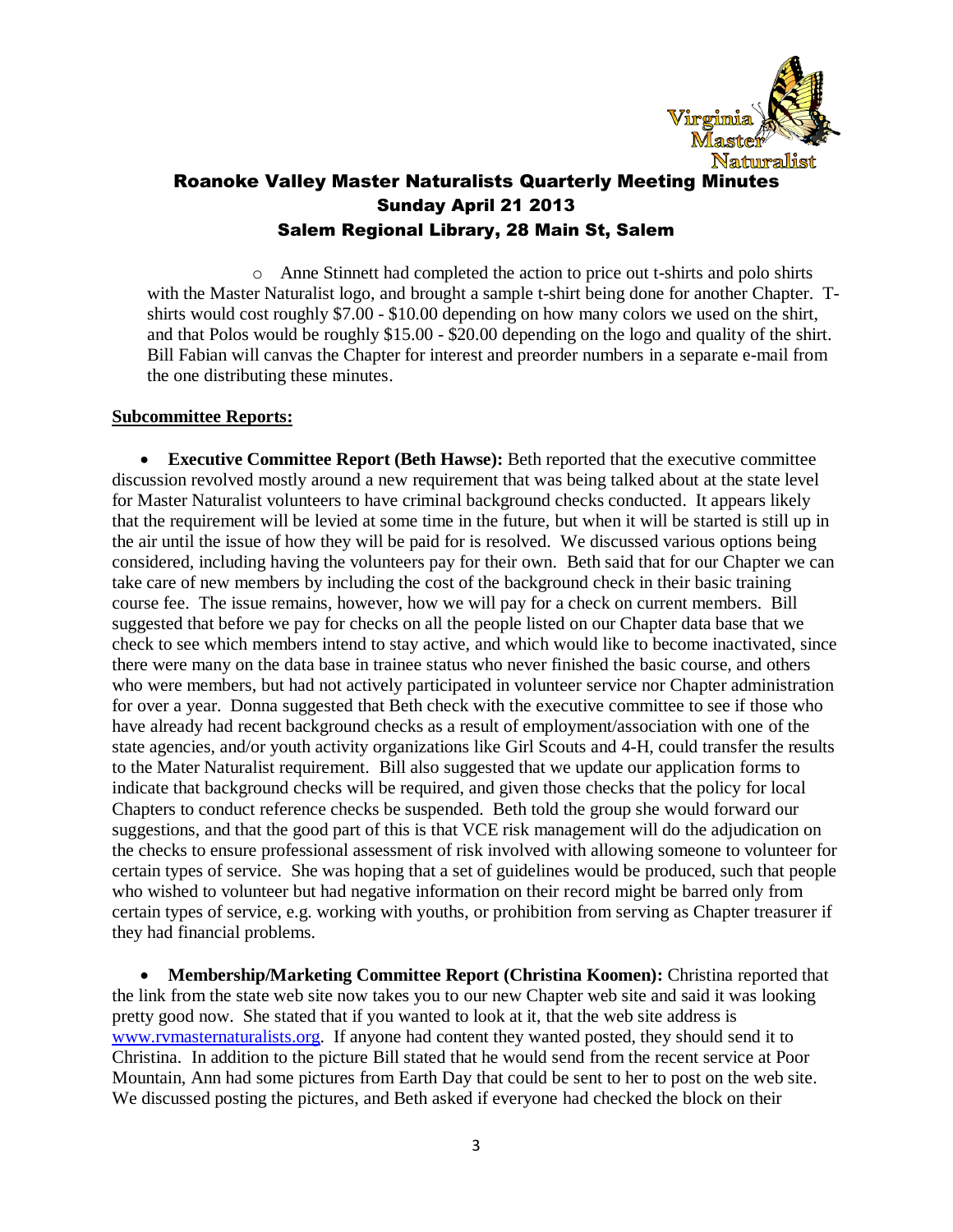

applications to allow their photos to be posted. Bill said he would send an e-mail to all, and have them notify him if they had any objections.

 **Curriculum Committee Report (Nancy Fabian):** Nancy reported that with the decision to have the class in the spring, that there were, as yet, no actions pending for the committee.

 **Advanced Training/Project committee.** Nancy reported that Fred Walters, who had chaired this committee, had indicated to her that he would no longer be participating. From the previous meeting, we had decided to split the committee into an Advanced Training/Continuing Education Committee, and a separate Projects Committee. Members present were asked if anyone wanted to volunteer to lead either committee, but with the small number of members present, no one volunteered to act as Chair. It was suggested that Laura Beltran who volunteered to work on the Advanced Training/Continuing Education committee might be interested in taking the lead position. Larry asked what the responsibilities of the Project Committee chair were. Nancy explained that the project committee chair led the effort to find new opportunities for service events, and making those opportunities known to the members. Larry said he would work on the committee, but being new didn't feel he should chair it. After discussion, Bill agreed to send out an e-mail to the members asking for volunteers to both chair the committees and work on them.

Ideas for training and projects were then discussed:

o Mike asked about the Bottom Gorge project, and Sharon explained that that was run by the Nature Conservancy. Mike then asked if we might want to adopt a specific place as our Chapter's responsibility, e.g. adopt a highway. After discussion, there was no consensus, since the type of work was mostly cleanup. Beth brought up that we could adopt just an exit ramp off the interstate, to minimize safety issues. Larry said that he would contact VDOT to get some details.

o We discussed supporting the Greenway along the Roanoke River. Christina said she would contact Parks and Recreation to see what opportunities there might be for us such as planting and maintenance.

o Sharon discussed a potential project at the Happy Hollows Garden. Parks and Recreation is looking for support in pruning overgrown azaleas that line the beginning of the walking trails. They said they could pay us if we sent them an invoice, but that is against our charter. Beth did bring up, however, that if we were required to purchase some gardening tools and supplies to perform the work, that we could invoice them for out of pocket expenses. Bill mentioned the requirement to store. maintain and inventory whatever property we got for the Chapter, and such a responsibility would need to be formalized to ensure proper accountability. Sharon said she would talk to Parks and recreation to see what tools and equipment they would supply, and if they did not provide the necessary materials, she and Nancy would make a list of what they thought was needed.

o Beth brought up the 4-H camp coming up at Smith Mountain Lake, and if someone wanted to volunteer as a counselor, she would put them in contact with the appropriate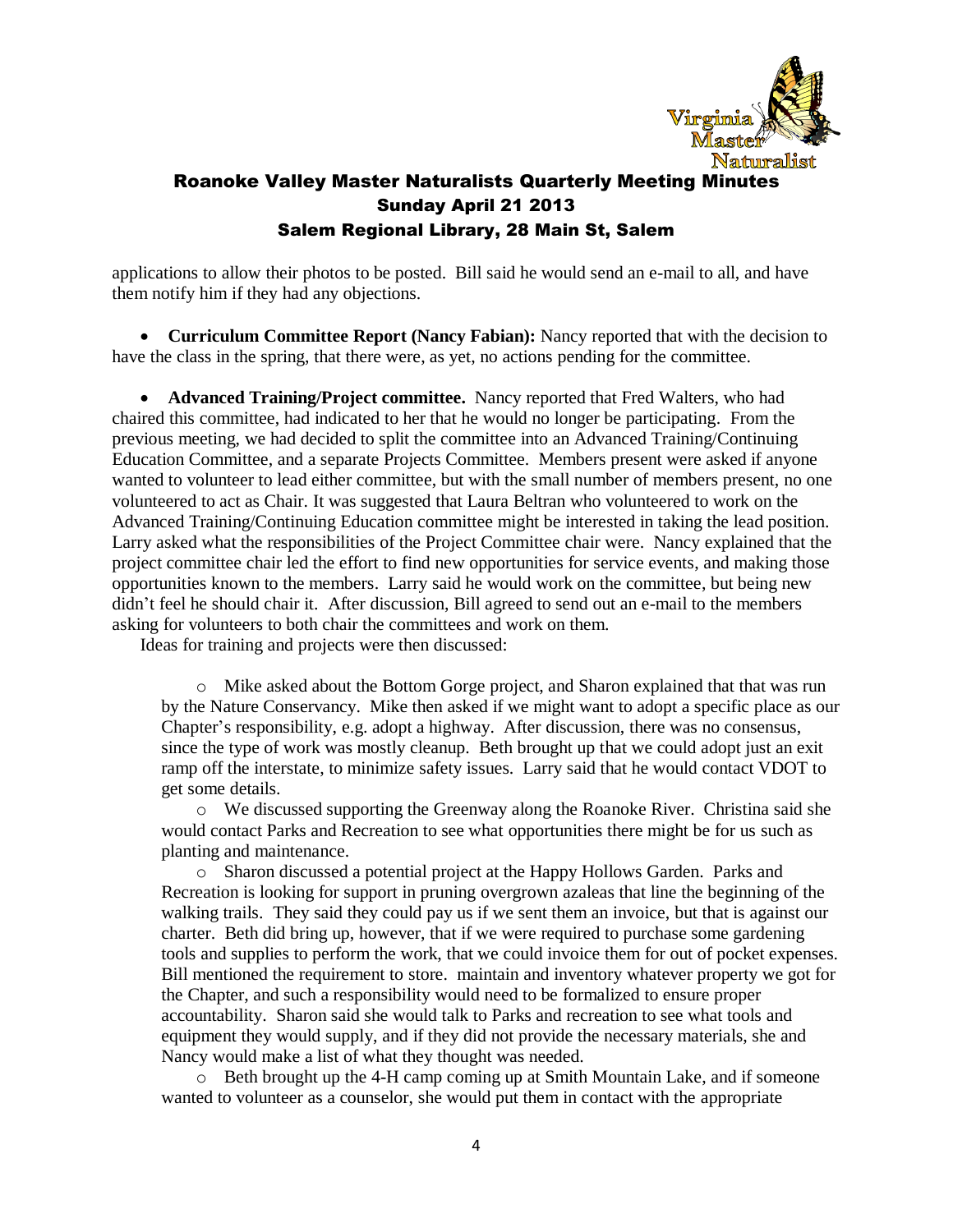

representative. The campers will be ages 9-13, and counselors are required to get training ahead of time, so if people are interested, they should notify Beth as soon as possible.

o Beth also mentioned an e-mail sent out by Carina Hughes on volunteers needed at the newly re-opening Science Museum.

o Nancy mentioned that she had talked to Ryan Klopf on whether he had a place to do invasive species removal on May  $4<sup>th</sup>$ , "Invasive Species Removal Day". Ryan said that the right time to pull garlic mustard was after it bloomed so it could be clearly identified, but before it went to seed. He told her that he would notify us when it was time so we could set up an event.

o Nancy also said she would contact Fred Huber of the US forestry Department, who had set up a garlic mustard pull last year, to see if he needed help, and to ask him to help us set up appropriate event

#### **New Business:**

- Beth noted that e-mails had been sent out on the State Conference to be held in September. She noted that it was a good conference to get a lot of advanced training. Bill mentioned that last year's conference had very interesting classes, and that it was a good forum to find out what other Chapters are doing and maybe get some ideas for our own.
- Beth stated that with Alycia Crall taking over, the state steering committee wanted to do a needs analysis for the Mater Naturalist program. She said that it was possible that some of us might be contacted to discuss our opinions, and that Alycia might show up for some of our events and/or meetings.
- Beth brought up the next meeting and that in the past we have had our annual picnic in conjunction with that meeting. She mentioned that we had one at Douthat state park one year in conjunction with the Allegheny Highlands chapter, and at the Fabian's house last year, and did anyone have any ideas for a forum for this coming April. Bill brought up that he had been discussing this off line with several members, and that although he and Nancy would be willing to host it again, that is wasn't the ideal location for most of the members from a travel perspective. He noted that he had reserved the Salem library for the next meeting, and Denny had suggested that following the meeting we hold the picnic at Green Hill Park, about 5 minutes away. The group agreed that that would be a good forum, and Ann volunteered to organize the picnic. She made a motion that the Chapter foot the bill for the fried chicken, and Nancy seconded it. The motion carried unanimously.
- Mike mentioned he had not been getting all the e-mails he was hearing about such as the ones from Dan Cohen. Bill mentioned that the current e-mails for everyone were in VMS, but Dan was probably working from an old e-mail for Mike, because he had changed it sometime